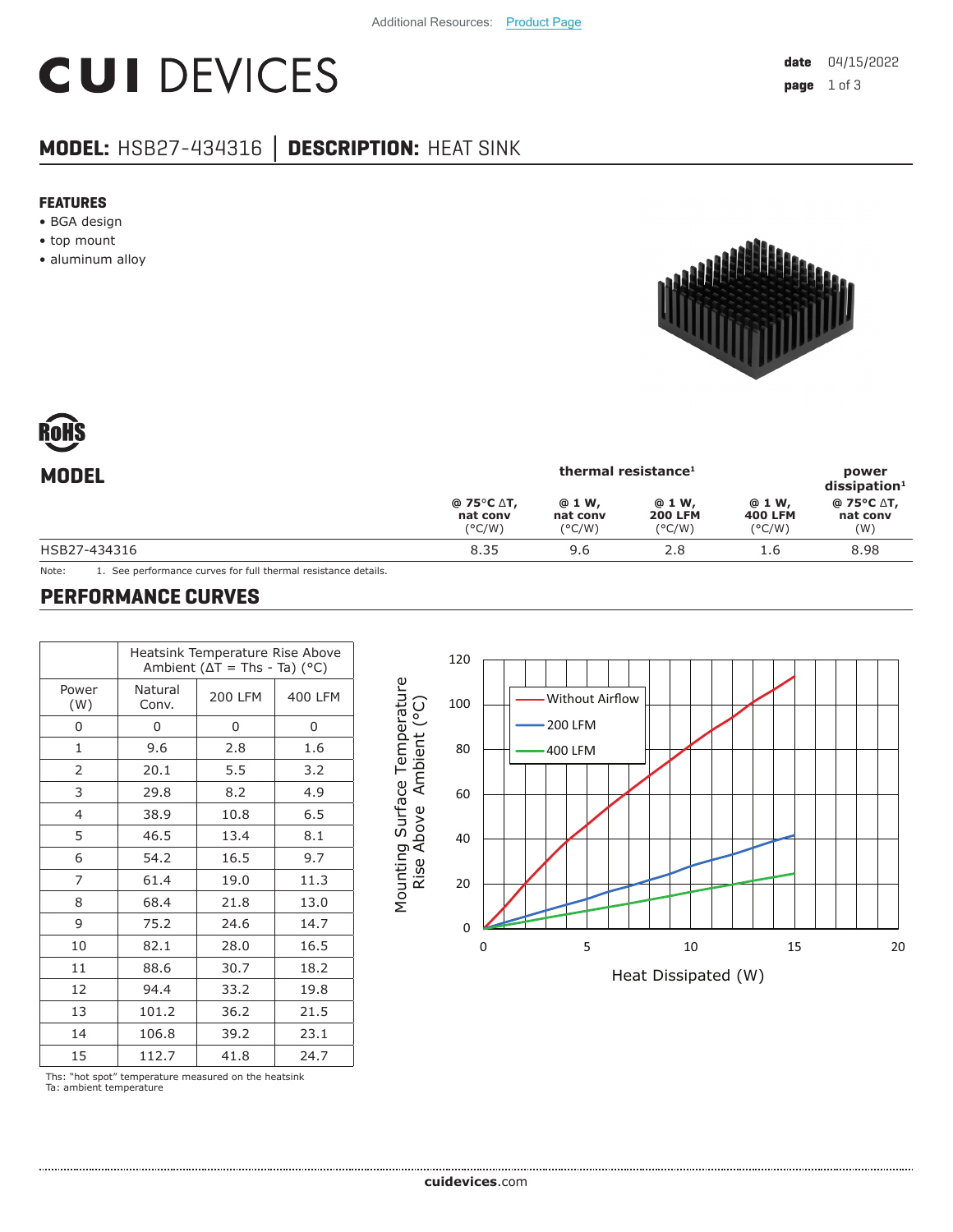#### **MECHANICAL DRAWING**

units: mm tolerance:  $\pm 0.5$  mm

| MATERIAL | AL 6063-T5     |
|----------|----------------|
| FINISH   | black anodized |
| WEIGHT   | 35.6q          |